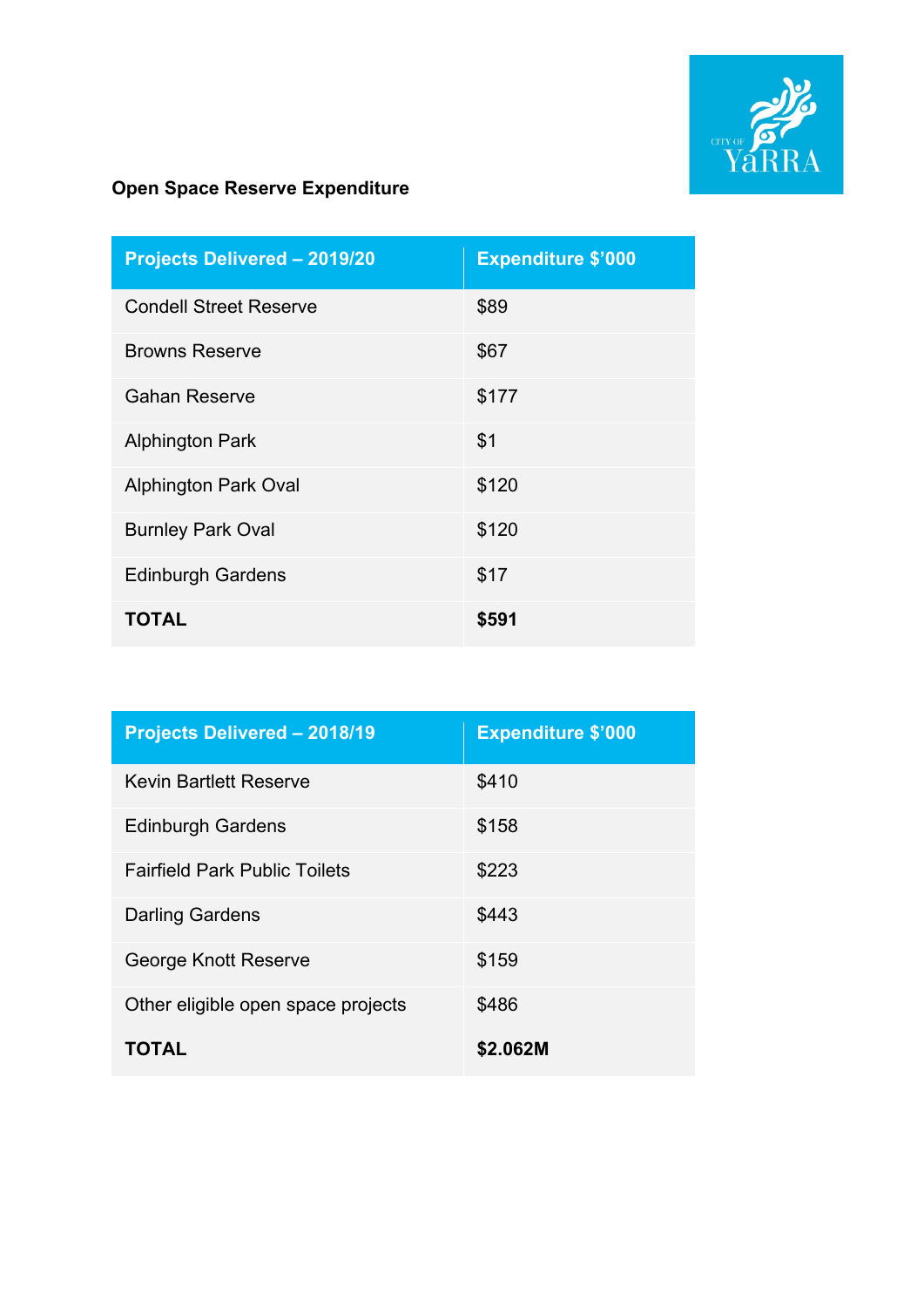

| <b>Projects Delivered - 2017/18</b>                     | <b>Expenditure \$'000</b> |
|---------------------------------------------------------|---------------------------|
| Construction of a new local park –<br><b>Charles St</b> | \$724                     |
| George Knott Reserve works                              | \$576                     |
| Merri Creek Trail - Coulsen Reserve<br>Path             | \$287                     |
| Darling Gardens - Playground                            | \$184                     |
| <b>TOTAL</b>                                            | \$1.771M                  |

| <b>Projects Delivered - 2016/17</b>                | <b>Expenditure \$'000</b> |
|----------------------------------------------------|---------------------------|
| Abbottsford new park                               | \$96                      |
| <b>Allen Bain Reserve</b>                          | \$6                       |
| <b>Barkly Gardens</b>                              | \$85                      |
| <b>Children's Services Centres - Open</b><br>Space | \$35                      |
| <b>Darling Gardens</b>                             | \$56                      |
| <b>Edinburgh Gardens</b>                           | \$4                       |
| George Knott Reserve                               | \$69                      |
| <b>Kevin Bartlett Reserve</b>                      | \$438                     |
| Langdon Reserve                                    | \$99                      |
| <b>Mayors Park</b>                                 | \$139                     |
| <b>McConchie Reserve</b>                           | \$123                     |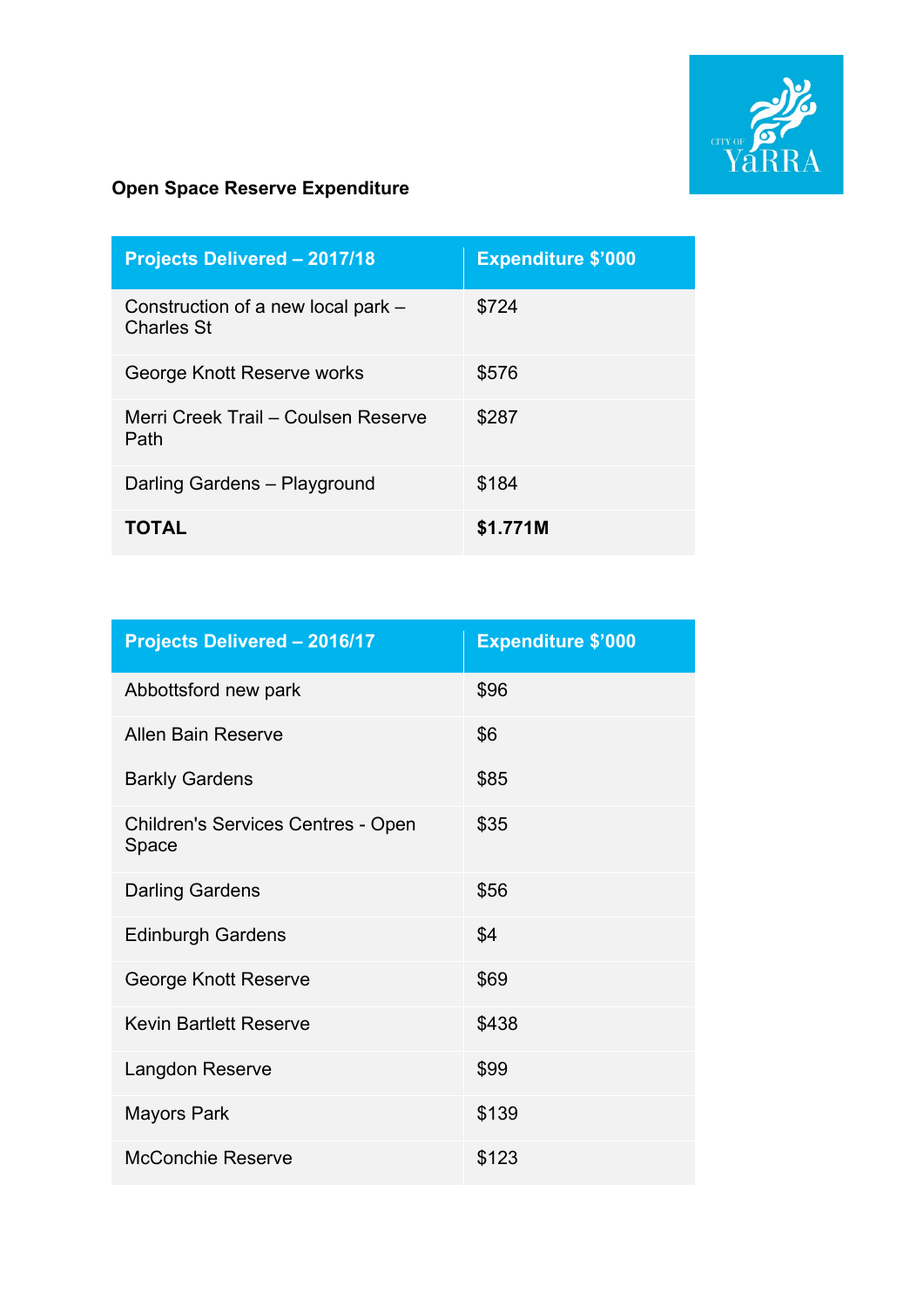

| <b>Projects Delivered - 2016/17</b> | <b>Expenditure \$'000</b> |
|-------------------------------------|---------------------------|
| Merri Creek Parklands               | \$789                     |
| Minor Works OS                      | \$181                     |
| <b>Open Space Waste Assets</b>      | \$134                     |
| Open Space Signage Renewals         | \$60                      |
| <b>Ramsden St Oval</b>              | \$13                      |
| <b>Rushall Reserve</b>              | \$28                      |
| <b>Scullin Walk</b>                 | \$120                     |
| <b>Studley St Reserve</b>           | \$36                      |
| W.T. Peterson Community Oval        | \$25                      |
| Wangaratta St/Stewart St Reserve    | \$29                      |
| <b>Williams Reserve</b>             | \$476                     |
| <b>Yarra Primary School</b>         | \$348                     |
| <b>TOTAL</b>                        | \$3.388M                  |

| <b>Projects Delivered - 2015/16</b> | <b>Expenditure \$'000</b> |
|-------------------------------------|---------------------------|
| Annettes Place (River St Reserve)   | \$27                      |
| BARKI Y GARDENS                     | \$268                     |
| <b>DARLING GARDENS</b>              | \$7                       |
| <b>EDINBURGH GARDENS</b>            | \$3                       |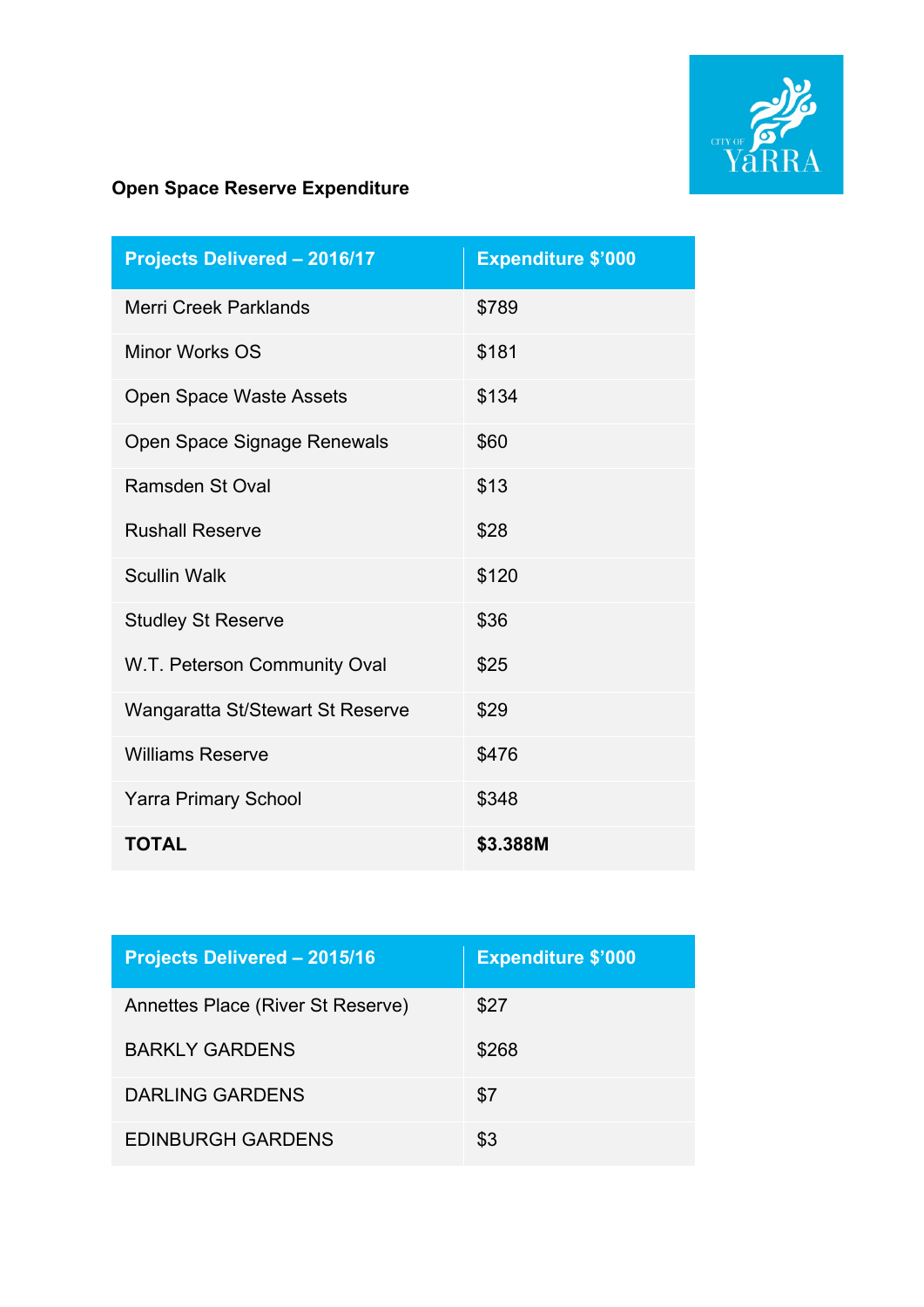

| <b>Projects Delivered - 2015/16</b>                       | <b>Expenditure \$'000</b> |
|-----------------------------------------------------------|---------------------------|
| Inner Circle - Holden Byrne Reserve                       | \$63                      |
| <b>INNER CIRCLE PARK - HARDY</b><br><b>GALLAGHER RESE</b> | \$56                      |
| K Bartlett Reserve (excl. Sport Field &                   | \$36                      |
| <b>LEE ST SHRUB BEDS</b>                                  | \$56                      |
| <b>WHITE ST RESERVE</b>                                   | \$120                     |
| <b>WILLIAMS RESERVE</b>                                   | \$41                      |
| <b>Minor Works Assets</b>                                 | \$33                      |
| Open Space Children Services                              | \$29                      |
| <b>COULSON RESERVE</b>                                    | \$6                       |
| <b>CURTAIN SQUARE</b>                                     | \$23                      |
| K BARTLETT RES, BASTOW SOCCER<br>1                        | \$6                       |
| K BARTLETT RES, FLETCHER<br>SOCCER <sub>1</sub>           | \$39                      |
| K BARTLETT RES, FLETCHER<br>SOCCER 2                      | \$39                      |
| K BARTLETT RES, LOUGHNAN OVAL                             | \$11                      |
| W T PETERSON COMMUNITY OVAL                               | \$49                      |
| Yambla St Soccer                                          | \$6                       |
| <b>Minor Works Assets</b>                                 | \$17                      |
| <b>BURNLEY GOLF COURSE</b>                                | \$20                      |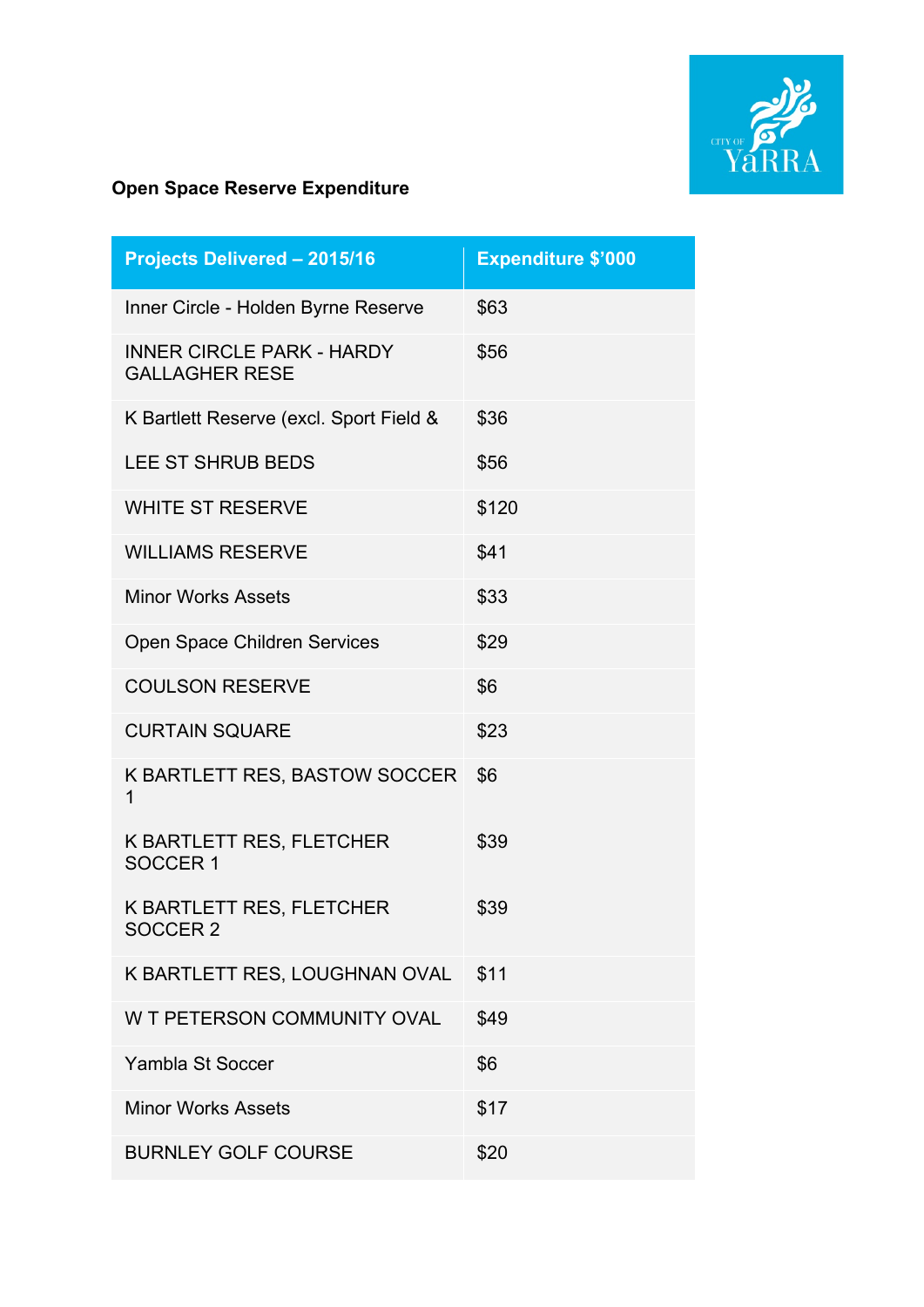

| <b>Projects Delivered - 2015/16</b>                                | <b>Expenditure \$'000</b> |
|--------------------------------------------------------------------|---------------------------|
| K Bartlett Reserve (excl. Sport Field &                            | \$24                      |
| <b>Minor Works Assets</b>                                          | \$305                     |
| <b>Signage Renewal Program</b>                                     | \$84                      |
| <b>BARKLY GARDENS</b>                                              | \$14                      |
| <b>GEORGE KNOTT RESERVE</b>                                        | \$40                      |
| <b>Minor Works Assets</b>                                          | \$33                      |
| <b>CHARLES EVANS RESERVE</b>                                       | \$15                      |
| <b>Victoria Park and Surrounds</b>                                 | \$36                      |
| <b>BURNLEY PARK OVAL</b>                                           | \$90                      |
| Design works - Implementation of the<br><b>Open Space Strategy</b> | \$90                      |
| <b>EDINBURGH GARDENS</b>                                           | \$285                     |
| <b>Edinburgh Gardens Park Lighting</b>                             | \$236                     |
| Improving Access to Open Space                                     | \$123                     |
| K BARTLETT RES, BASTOW SOCCER<br>1                                 | \$32                      |
| Rushall crescent shared path by-pass                               | \$56                      |
| Shared Pathway - Merri creek trail to Co                           | \$9                       |
| <b>Victoria Park and Surrounds</b>                                 | \$337                     |
| <b>Condition Audits</b>                                            | \$71                      |
| Fairfield park                                                     | \$67                      |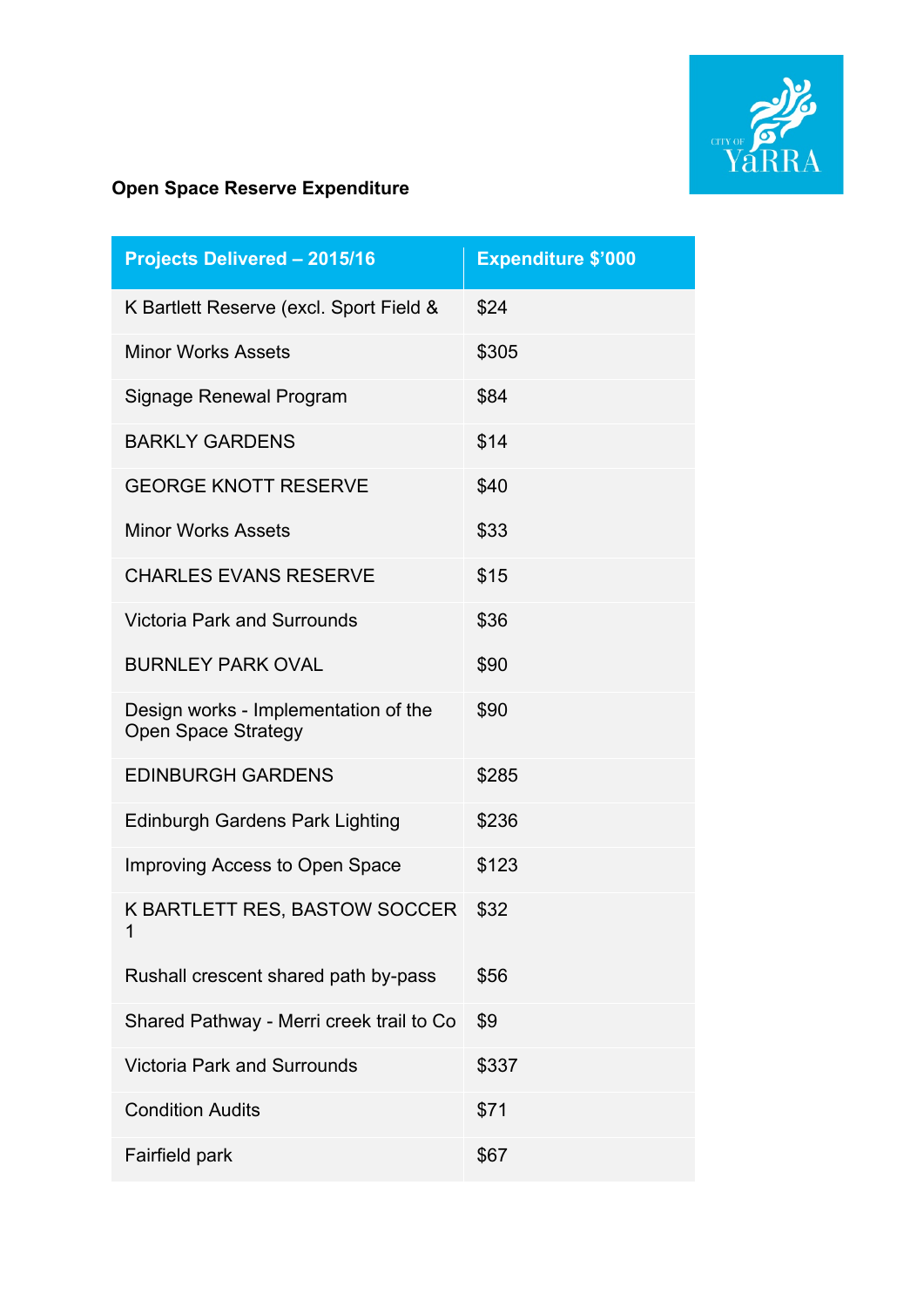

| <b>Projects Delivered - 2015/16</b>        | <b>Expenditure \$'000</b> |
|--------------------------------------------|---------------------------|
| 635 Church street - Western<br>Streetscape | \$227                     |
| <b>TOTAL</b>                               | \$3.13M                   |

| <b>Projects Delivered - 2014/15</b>        | <b>Expenditure \$'000</b> |
|--------------------------------------------|---------------------------|
| 635 Church street - Western<br>Streetscape | \$223                     |
| Alexander Ben Reserve                      | \$92                      |
| <b>ALLEN BAIN RESERVE SOCCER</b>           | \$104                     |
| <b>ALPHINGTON PARK</b>                     | \$212                     |
| Alphington Park Dog Obedience shelter      | \$57                      |
| <b>ALPHINGTON PARK OVAL</b>                | \$231                     |
| <b>Burnley Golf Course Administration</b>  | \$11                      |
| Canoe Club & Residence - Fairfield<br>Park | \$88                      |
| Car park works - open space                | \$242                     |
| <b>CITIZENS PARK</b>                       | \$135                     |
| <b>CLARKE ST PARK</b>                      | \$64                      |
| <b>CONDELL ST RESERVE</b>                  | \$14                      |
| <b>DARLING GARDENS</b>                     | \$5                       |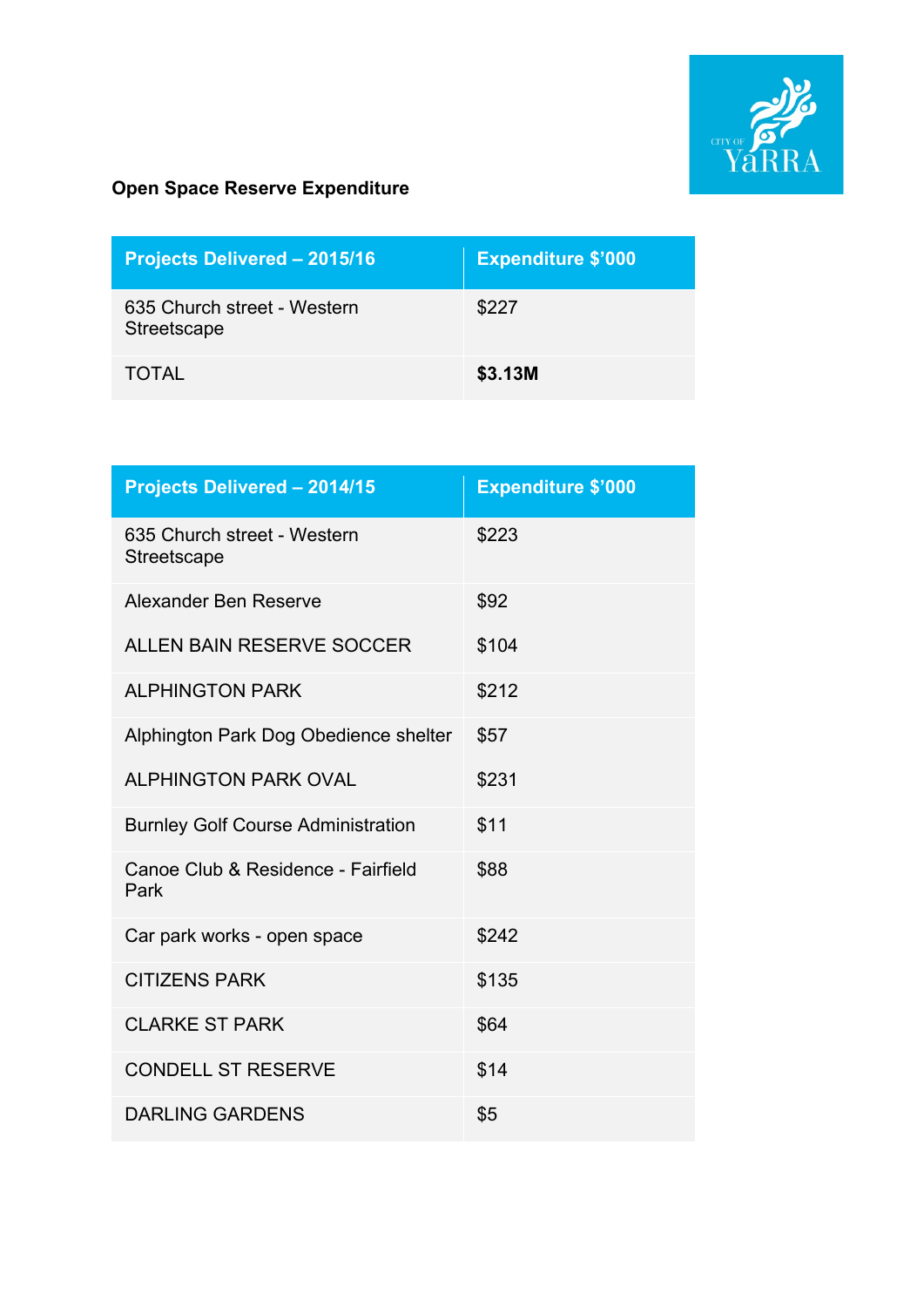

| <b>Projects Delivered - 2014/15</b>                                | <b>Expenditure \$'000</b> |
|--------------------------------------------------------------------|---------------------------|
| Design works - Implementation of the<br><b>Open Space Strategy</b> | \$55                      |
| <b>EDINBURGH GARDENS</b>                                           | \$260                     |
| <b>Edinburgh Gardens Juniors Pavilion</b>                          | \$26                      |
| <b>Edinburgh Gardens Park Lighting</b>                             | \$350                     |
| <b>FAIRFIELD PARK</b>                                              | \$89                      |
| Johnston/Saunders/Loughnan Pavilion                                | \$77                      |
| <b>K BARTLETT RESERVE</b>                                          | \$147                     |
| <b>LOYOLA BIKE TRACK Sporting</b>                                  | \$95                      |
| Main Yarra Trail                                                   | \$369                     |
| <b>Maxwell Sutherland Pavilion - Fairfield</b>                     | \$1,293                   |
| Minor Works Open Space Assets                                      | \$39                      |
| New Park - 635 Church street                                       | \$1,472                   |
| O' CONNELL RESERVE                                                 | \$47                      |
| Open Space Drainage Works                                          | \$304                     |
| <b>QUARRIES PARK</b>                                               | \$49                      |
| Quarries Park - Yambla St Pavilion &<br>Pub                        | \$14                      |
| <b>RAMSDEN ST Oval</b>                                             | \$145                     |
| Richmond Tce/Docker st - road closure<br>for new park              | \$205                     |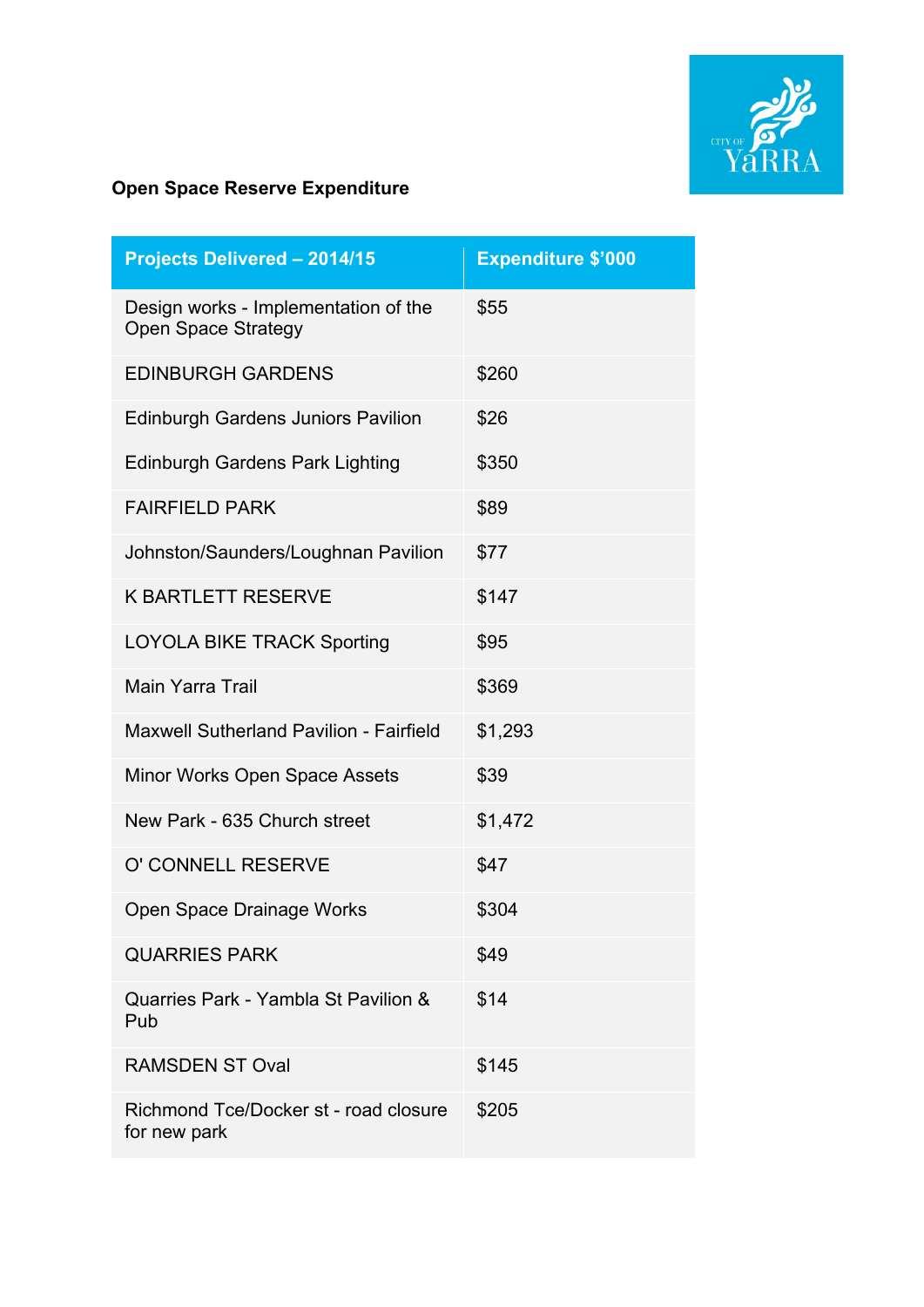

| <b>Projects Delivered - 2014/15</b>      | <b>Expenditure \$'000</b> |
|------------------------------------------|---------------------------|
| Rushall crescent shared path by-pass     | \$37                      |
| Shared Pathway - Merri creek trail to Co | \$87                      |
| Signage Renewal Program OS               | \$83                      |
| Signage replacement program              | \$46                      |
| Victoria Park - Bob Rose pavilion        | \$46                      |
| <b>WILLIAMS RESERVE</b>                  | \$59                      |
| YAMBLA ST OVAL                           | \$17                      |
| <b>TOTAL</b>                             | \$6.893M                  |

| <b>Projects Delivered - 2013/14</b>     | <b>Expenditure \$'000</b> |
|-----------------------------------------|---------------------------|
| <b>Alphington Park</b>                  | \$180                     |
| <b>Annette's Place/River St Reserve</b> | \$41                      |
| <b>Burnley Park</b>                     | \$466                     |
| <b>Bushland Vegetation</b>              | \$211                     |
| <b>Clifton Hill Tennis Club</b>         | \$108                     |
| <b>Clifton Reserve</b>                  | \$8                       |
| <b>Community Room - FF Pavilion</b>     | \$12                      |
| <b>Cubbies - Landscaping</b>            | \$17                      |
| <b>Curtain Square</b>                   | \$129                     |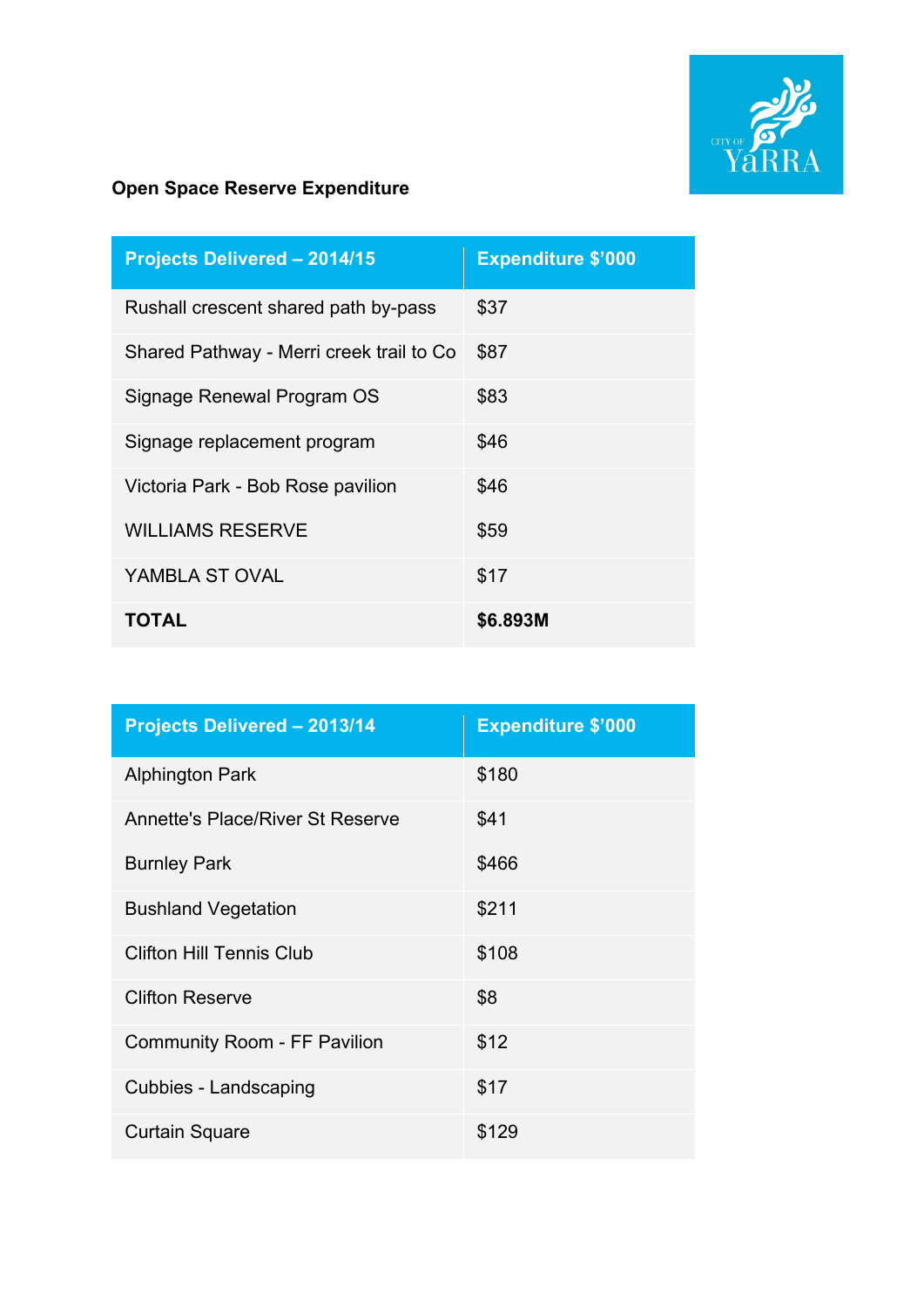

| <b>Projects Delivered - 2013/14</b>  | <b>Expenditure \$'000</b> |
|--------------------------------------|---------------------------|
| <b>Darling Gardens</b>               | \$14                      |
| Design Works - Open Space Strategy   | \$67                      |
| Edinburgh Gardens Rain garden        | \$50                      |
| <b>Fairfield Park Drainage</b>       | \$128                     |
| <b>Hall Reserve</b>                  | \$179                     |
| <b>Holden Byrne Park</b>             | \$80                      |
| K. B. Reserve Fletcher Soccer 1      | \$23                      |
| K. B. Reserve Fletcher Soccer 2      | \$77                      |
| <b>Kevin Bartlett Reserve</b>        | \$76                      |
| <b>King William Reserve</b>          | \$46                      |
| Loyola Bike Track Sporting           | \$66                      |
| <b>Main Yarra Trail</b>              | \$251                     |
| <b>Malcolm Graham Pavilion</b>       | \$15                      |
| <b>Maxwell Sutherland Pavilion</b>   | \$416                     |
| <b>Minor Works Open Space Assets</b> | \$289                     |
| New Park - 635 Church St             | \$875                     |
| New Park - Lennox St / Butler St     | \$686                     |
| New Park - Richmond Tce/Docker St    | \$673                     |
| <b>Open Space Audits</b>             | \$13                      |
| Open Space Childrens Services        | \$90                      |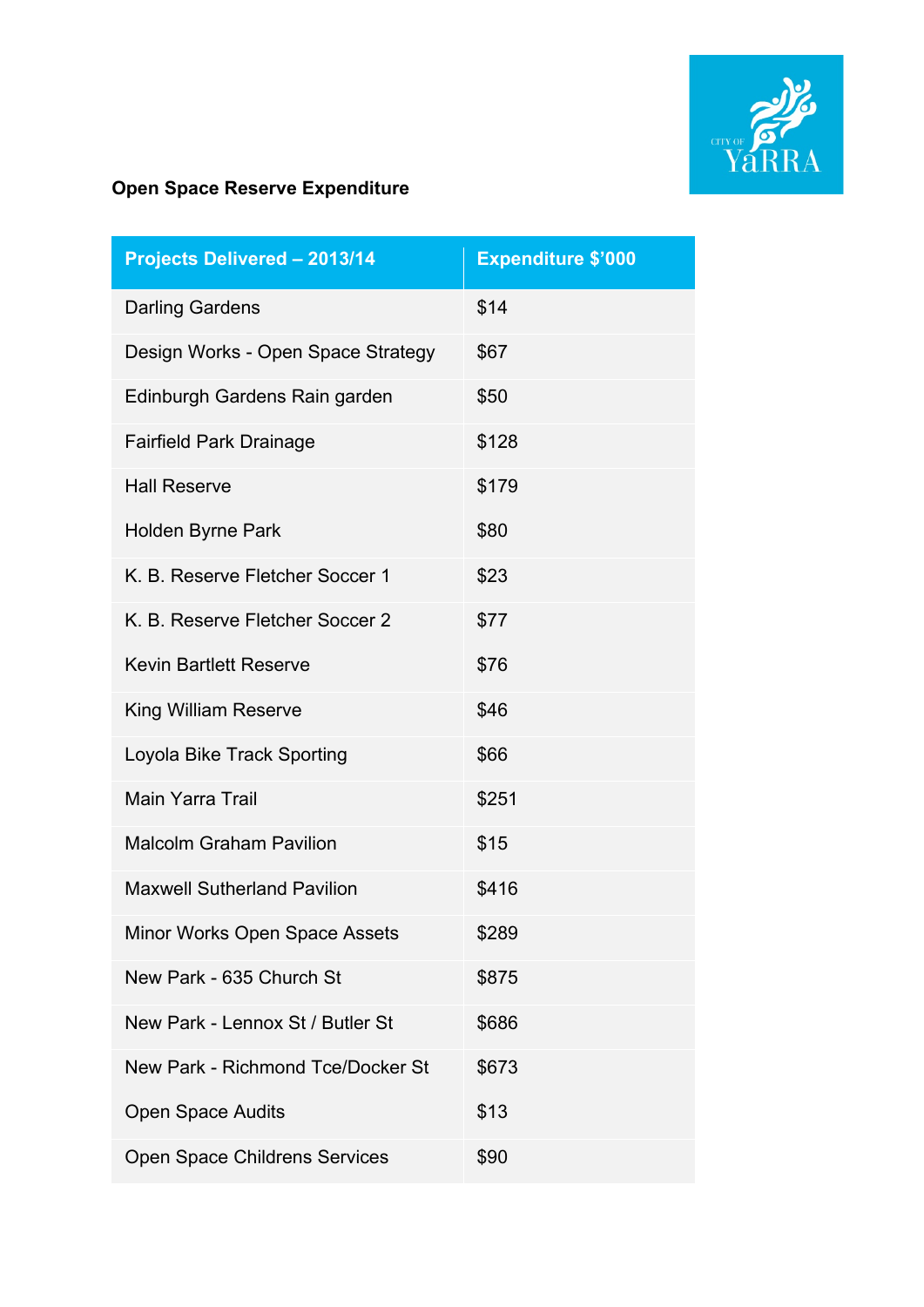

| <b>Projects Delivered - 2013/14</b>      | <b>Expenditure \$'000</b> |
|------------------------------------------|---------------------------|
| <b>Park Street Linear Park</b>           | \$403                     |
| <b>Public Toilet - Edinburgh Gardens</b> | \$236                     |
| <b>Public Toilets Program</b>            | \$28                      |
| <b>Quarries Park</b>                     | \$89                      |
| <b>Ramsden Street Oval</b>               | \$264                     |
| <b>Ryan Reserve</b>                      | \$36                      |
| <b>Ryans Reserve Netball Pavilion</b>    | \$90                      |
| Signage Renewal Program OS               | \$41                      |
| Swan St (Yarra Blvd) Reserve             | \$16                      |
| Tennis Club Edinburgh Gardens            | \$26                      |
| <b>Victoria Park Oval</b>                | \$239                     |
| <b>Walker Street Sports Lights</b>       | \$50                      |
| <b>Williams Reserve</b>                  | \$28                      |
| <b>TOTAL</b>                             | \$7.091M                  |

| <b>Projects Delivered - 2012/13</b> | <b>Expenditure \$'000</b> |
|-------------------------------------|---------------------------|
| <b>Alphington Park</b>              | \$64                      |
| <b>Alphington Park Oval</b>         | \$22                      |
| <b>Bath Street Reserve</b>          | \$101                     |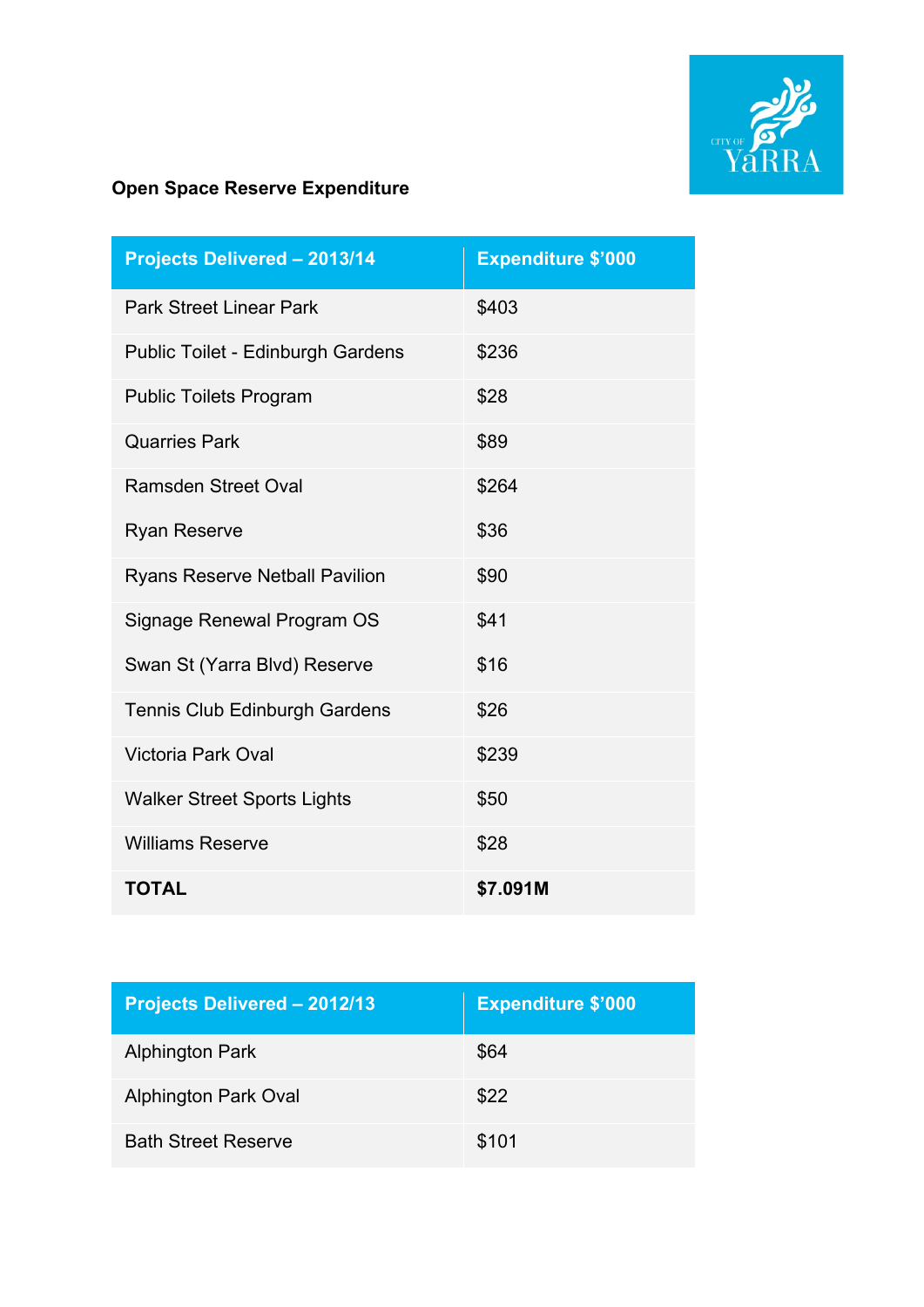

| <b>Projects Delivered - 2012/13</b>        | <b>Expenditure \$'000</b> |
|--------------------------------------------|---------------------------|
| <b>Burnley Golf Course - Safety Works</b>  | \$85                      |
| <b>Burnley Park</b>                        | \$163                     |
| <b>Bushland Vegetation - Various Sites</b> | \$183                     |
| <b>Citizens Park</b>                       | \$36                      |
| <b>Condition Audits Open Space Assets</b>  | \$54                      |
| <b>Coulson Reserve Pavilion</b>            | \$8                       |
| <b>Curtain Square</b>                      | \$37                      |
| <b>Darling Gardens</b>                     | \$22                      |
| Design Works - Open Space Strategy         | \$78                      |
| <b>Dights Falls Park</b>                   | \$183                     |
| <b>Edinburgh Gardens</b>                   | \$128                     |
| <b>Fairfield Park</b>                      | \$40                      |
| <b>Fairfield Park Oval</b>                 | \$653                     |
| <b>Gahans Reserve</b>                      | \$30                      |
| George Knott Reserve                       | \$121                     |
| <b>Janet Millman Reserve</b>               | \$19                      |
| King William Reserve                       | \$151                     |
| Main Yarra Trail                           | \$109                     |
| <b>Maxwell Sutherland Pavilion</b>         | \$10                      |
| <b>Mayors Park</b>                         | \$101                     |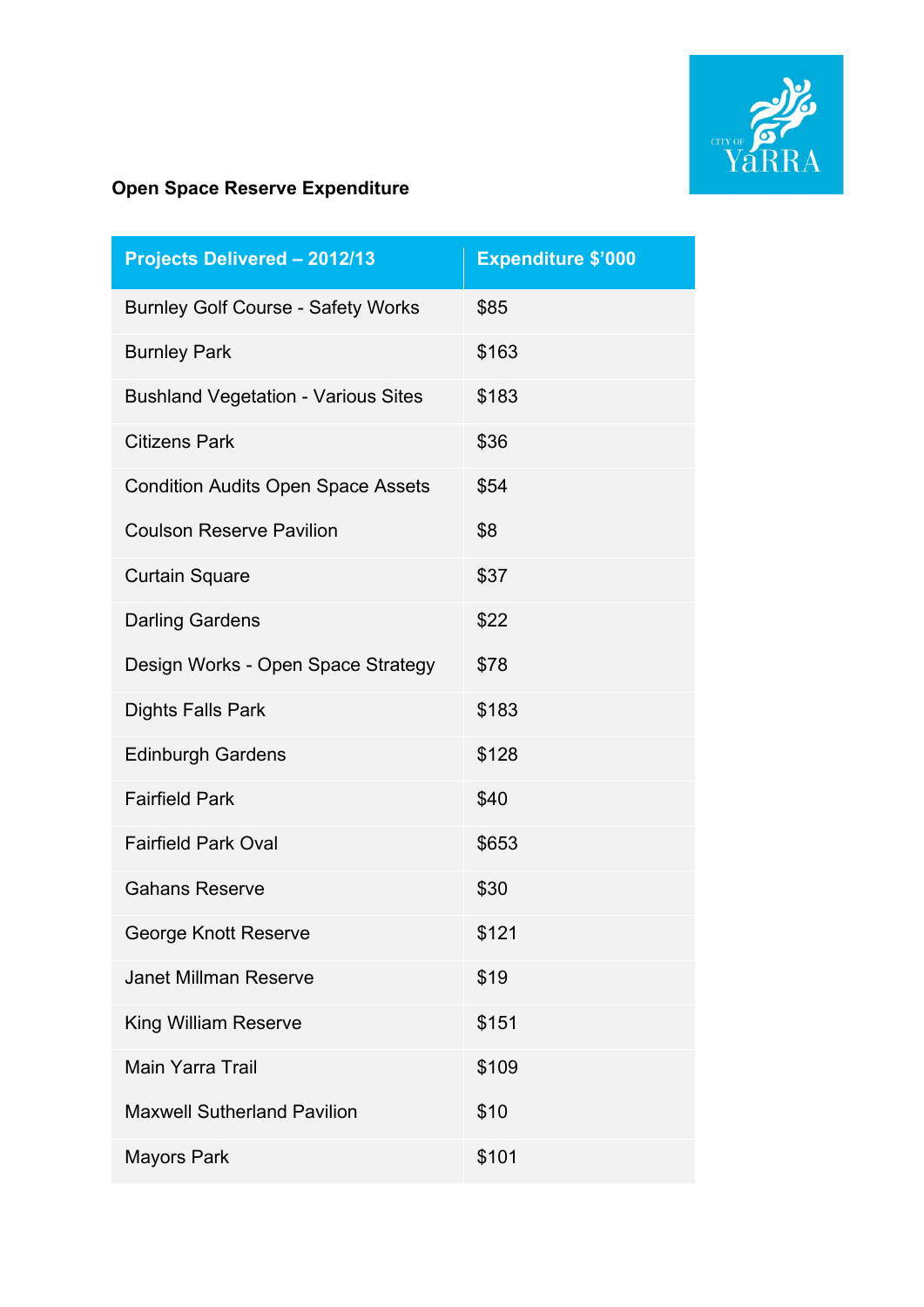

| <b>Projects Delivered - 2012/13</b>  | <b>Expenditure \$'000</b> |
|--------------------------------------|---------------------------|
| Minor Works Open Space Assets        | \$146                     |
| New Open Space - Oxford Street       | \$505                     |
| New Park - Lennox St / Butler St     | \$324                     |
| New Park - Richmond Tce/Docker St    | \$21                      |
| <b>Open Space Childrens Services</b> | \$77                      |
| Oxford St Park (new)                 | \$264                     |
| <b>Park Street Linear Park</b>       | \$290                     |
| <b>Quarries Park</b>                 | \$158                     |
| <b>Raines Reserve</b>                | \$12                      |
| Signage Renewal Program OS           | \$65                      |
| <b>Smith Reserve</b>                 | \$106                     |
| Tennis Club - Edinburgh Gardens      | \$292                     |
| <b>Thomas Kidney Reserve</b>         | \$8                       |
| W. T. Peterson Community Oval        | \$13                      |
| <b>Walker Street Oval</b>            | \$48                      |
| <b>Williams Reserve</b>              | \$3                       |
| <b>TOTAL</b>                         | \$4.727M                  |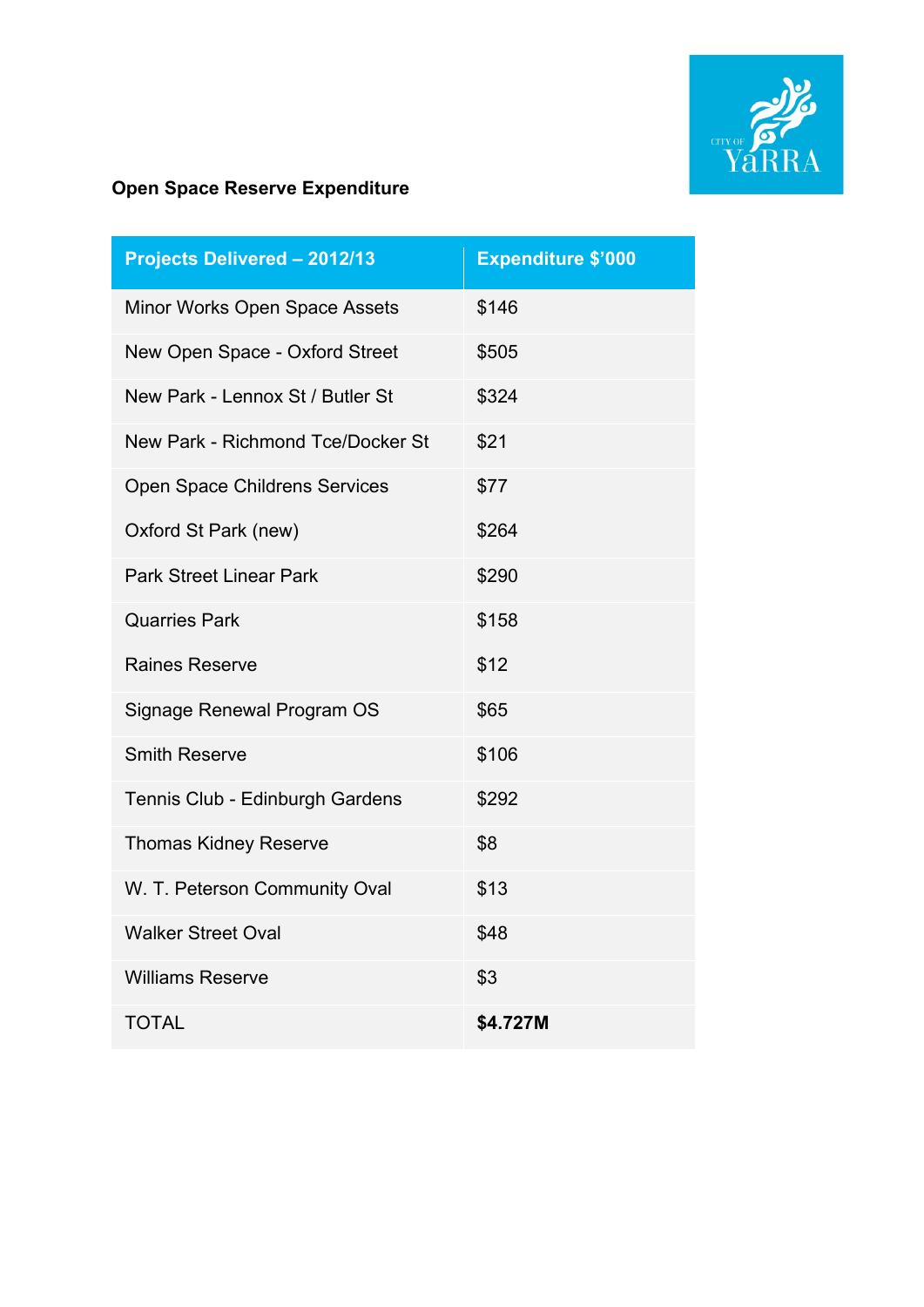

| <b>Projects Delivered - 2011/12</b>    | <b>Expenditure \$'000</b> |
|----------------------------------------|---------------------------|
| <b>Allen Bain Reserve</b>              | \$39                      |
| Allen Bain Reserve Soccer              | \$28                      |
| <b>Alphington Park Oval</b>            | \$65                      |
| <b>Annettes Place/River St Reserve</b> | \$39                      |
| <b>Atherton Reserve</b>                | \$129                     |
| <b>Barkly Gardens</b>                  | \$31                      |
| <b>Browns Reserve</b>                  | \$13                      |
| Bundara St (Merry Ck Bridge) Reserve   | \$12                      |
| <b>Burnley Golf Course</b>             | \$67                      |
| <b>Burnley Golf Course Greens</b>      | \$67                      |
| <b>Burnley Park</b>                    | \$26                      |
| <b>Bushland Vegetation - various</b>   | \$127                     |
| <b>Citizens Park</b>                   | \$6                       |
| <b>Citizens Park Oval</b>              | \$28                      |
| Collins Bridge - Merri Ck Trail        | \$548                     |
| <b>Community Gardens</b>               | \$1                       |
| <b>Coulson Reserve</b>                 | \$6                       |
| <b>Curtain Square</b>                  | \$26                      |
| <b>Darling Gardens</b>                 | \$15                      |
| Design works- Open Space Strategy      | \$92                      |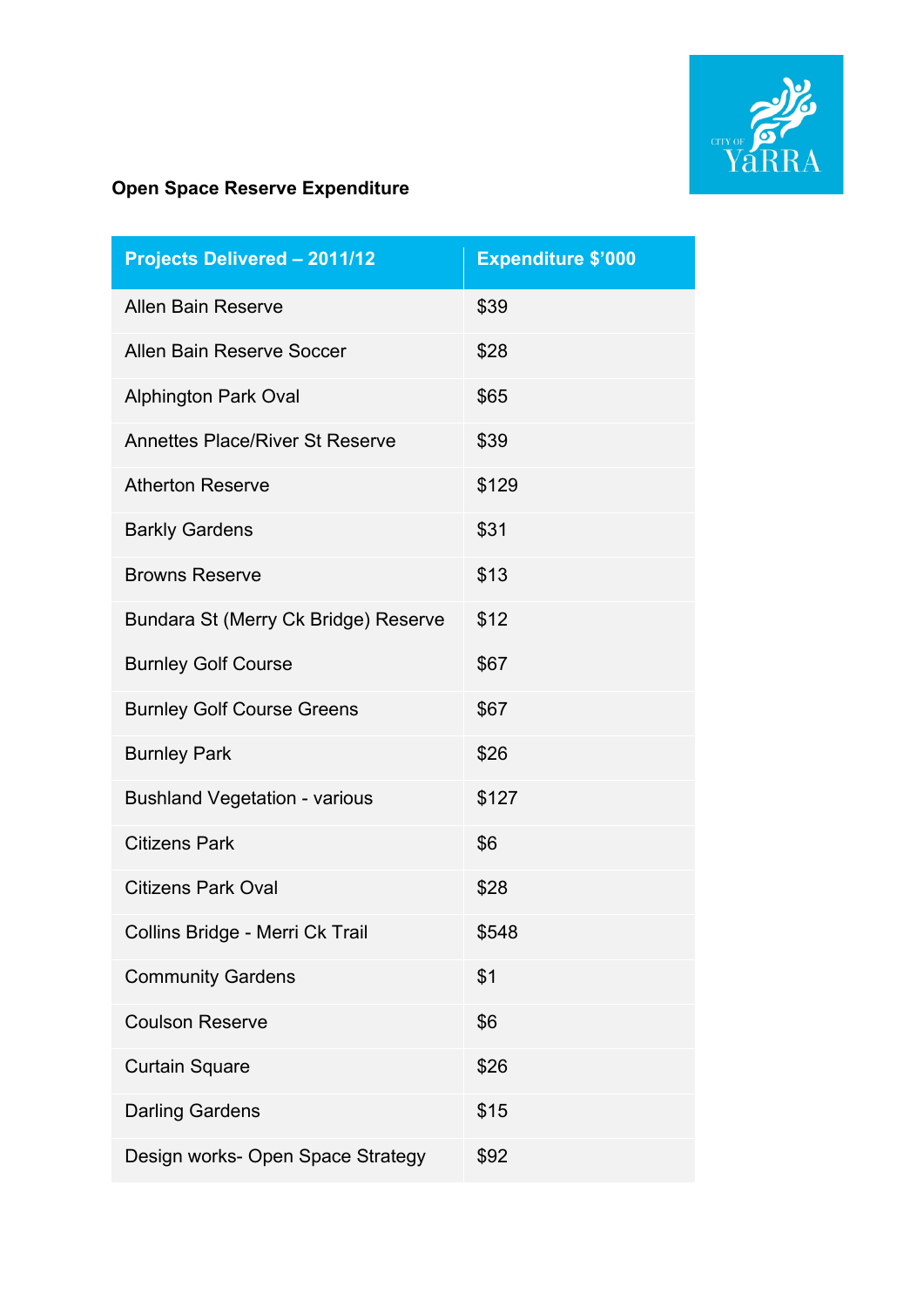

| <b>Projects Delivered - 2011/12</b>    | Expenditure \$'000 |
|----------------------------------------|--------------------|
| <b>Dights Falls Park</b>               | \$24               |
| <b>East of Yarra River</b>             | \$93               |
| <b>Edinburgh Gardens</b>               | \$93               |
| Edinburgh Gardens Wetland & Water T    | \$948              |
| <b>Edwards Place</b>                   | \$40               |
| Golden Sq / Bicentennial Park          | \$27               |
| Hardy Gallagher Reserve Inner          | \$35               |
| <b>Inner Circle Railway Reserve</b>    | \$120              |
| <b>Johnston St Park</b>                | \$22               |
| <b>K Bartlett Res Fletcher Soccer2</b> | \$52               |
| K Bartlett Res Loughnan Oval           | \$15               |
| <b>K Bartlett Reserve</b>              | \$19               |
| <b>King William Reserve</b>            | \$2                |
| <b>Linear Park Reserve</b>             | \$139              |
| <b>McConchie Reserve</b>               | \$23               |
| Minor Works Open Space Assets          | \$118              |
| Open Space Children Services           | \$77               |
| Oxford St Park (new)                   | \$175              |
| <b>Park St Linear Park</b>             | \$12               |
| <b>Quarries Park</b>                   | \$44               |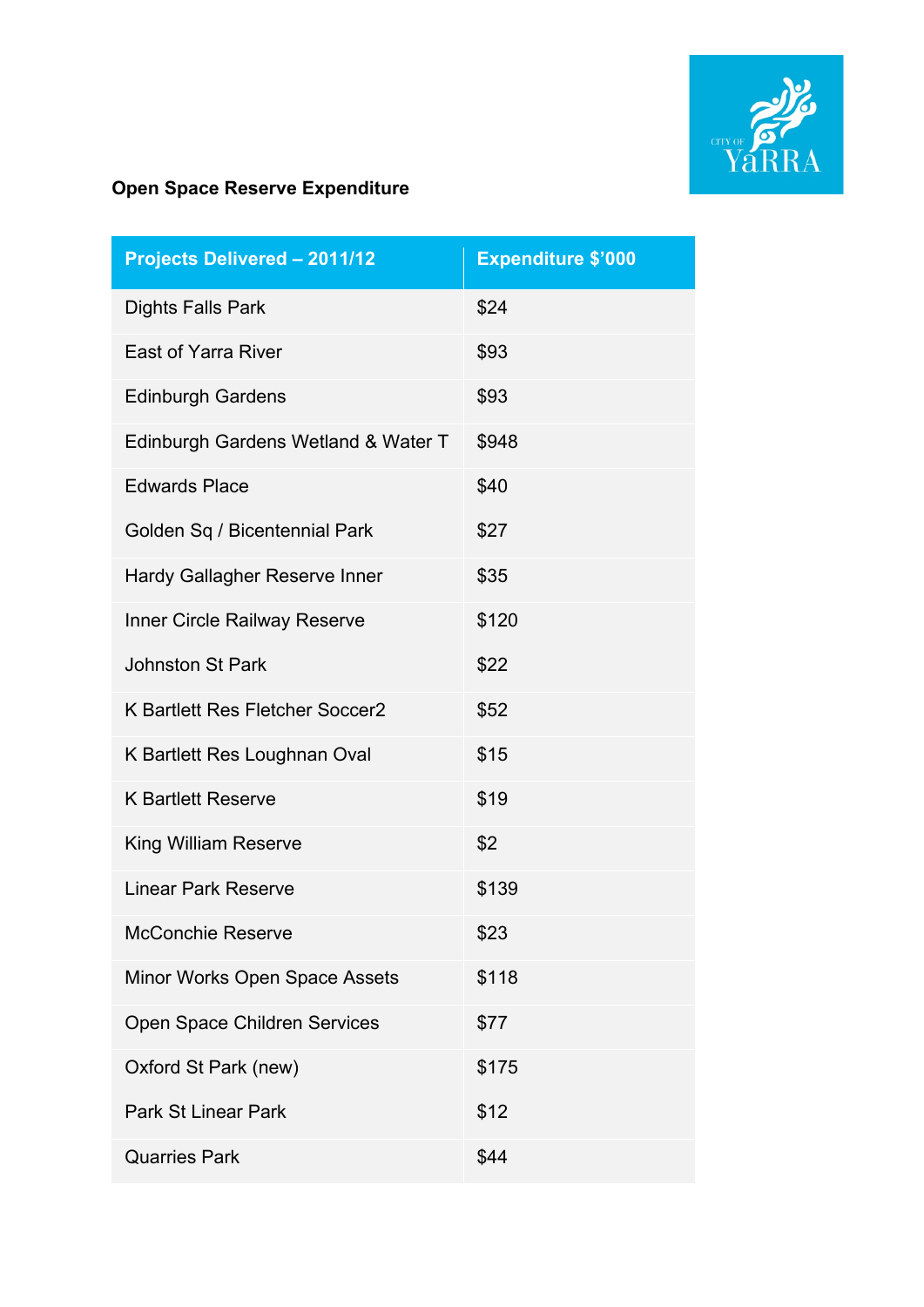

| <b>Projects Delivered - 2011/12</b> | <b>Expenditure \$'000</b> |
|-------------------------------------|---------------------------|
| <b>Shade Sails</b>                  | \$22                      |
| <b>Studley St Reserve</b>           | \$28                      |
| Triangle Park (Alexandra Pde Res)   | \$15                      |
| W T Peterson Community Oval         | \$149                     |
| <b>Walker St Oval</b>               | \$13                      |
| <b>TOTAL</b>                        | \$3.670M                  |

| <b>Projects Delivered - 2010/11</b>        | <b>Expenditure \$'000</b> |
|--------------------------------------------|---------------------------|
| <b>Alphington Park</b>                     | \$22                      |
| <b>Barkly Gardens</b>                      | \$69                      |
| <b>Barkly Gardens Pavilion</b>             | \$9                       |
| <b>Batman St Reserve</b>                   | \$69                      |
| <b>Browns Reserve</b>                      | \$91                      |
| <b>Burnley Golf Course</b>                 | \$71                      |
| <b>Burnley Park</b>                        | \$43                      |
| <b>Burnley Park Oval</b>                   | \$288                     |
| <b>Bushland Vegetation - Various Sites</b> | \$203                     |
| <b>Cambridge Park</b>                      | \$99                      |
| <b>Clarke St Park</b>                      | \$68                      |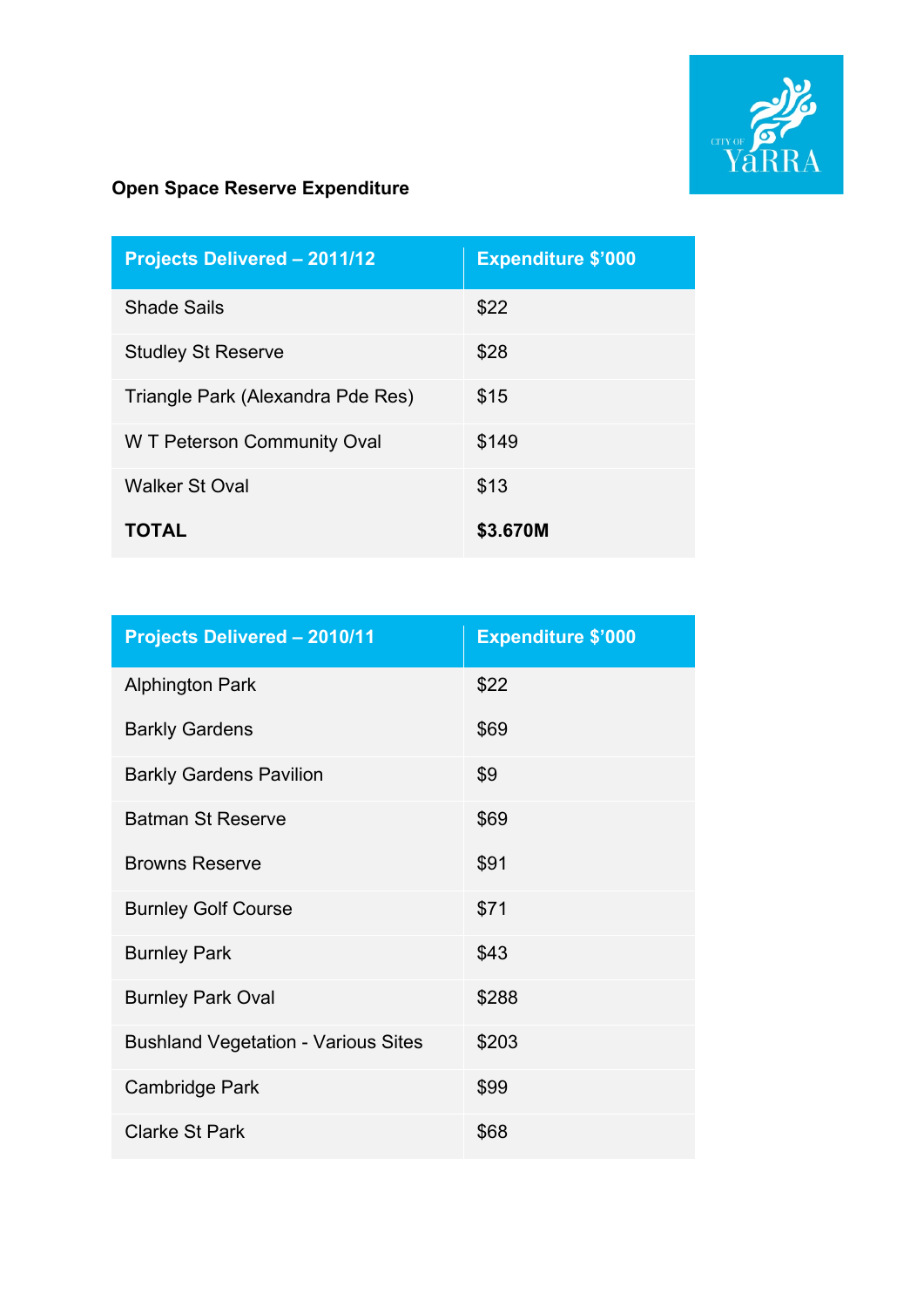

| <b>Projects Delivered - 2010/11</b>                   | <b>Expenditure \$'000</b> |
|-------------------------------------------------------|---------------------------|
| <b>Community Gardens</b>                              | \$25                      |
| <b>Curtain Square</b>                                 | \$32                      |
| <b>Edinburgh Gardens Oval</b>                         | \$295                     |
| <b>Edinburgh Gardens Wetland</b>                      | \$198                     |
| <b>Energy Efficient lighting sports</b>               | \$509                     |
| <b>Fairfield Park</b>                                 | \$140                     |
| <b>Fairfield Park Boathouse</b>                       | \$85                      |
| <b>FTH Precinct Plan Open Space</b><br>Implementation | \$30                      |
| George Knott Reserve                                  | \$65                      |
| Golden Square/Bicentennial Park                       | \$10                      |
| K Bartlett Reserve Loughnan Oval                      | \$100                     |
| Linear Park (off-street Bike Paths)                   | \$376                     |
| Main Yarra Trail - Bike Paths                         | \$507                     |
| New Park - Oxford St Collingwood                      | \$22                      |
| Open Space Children Services                          | \$35                      |
| <b>Peel Street Park</b>                               | \$701                     |
| <b>Quarries Park</b>                                  | \$47                      |
| <b>Ramsden St Sports Pavilion</b>                     | \$49                      |
| <b>Shade Sail</b>                                     | \$75                      |